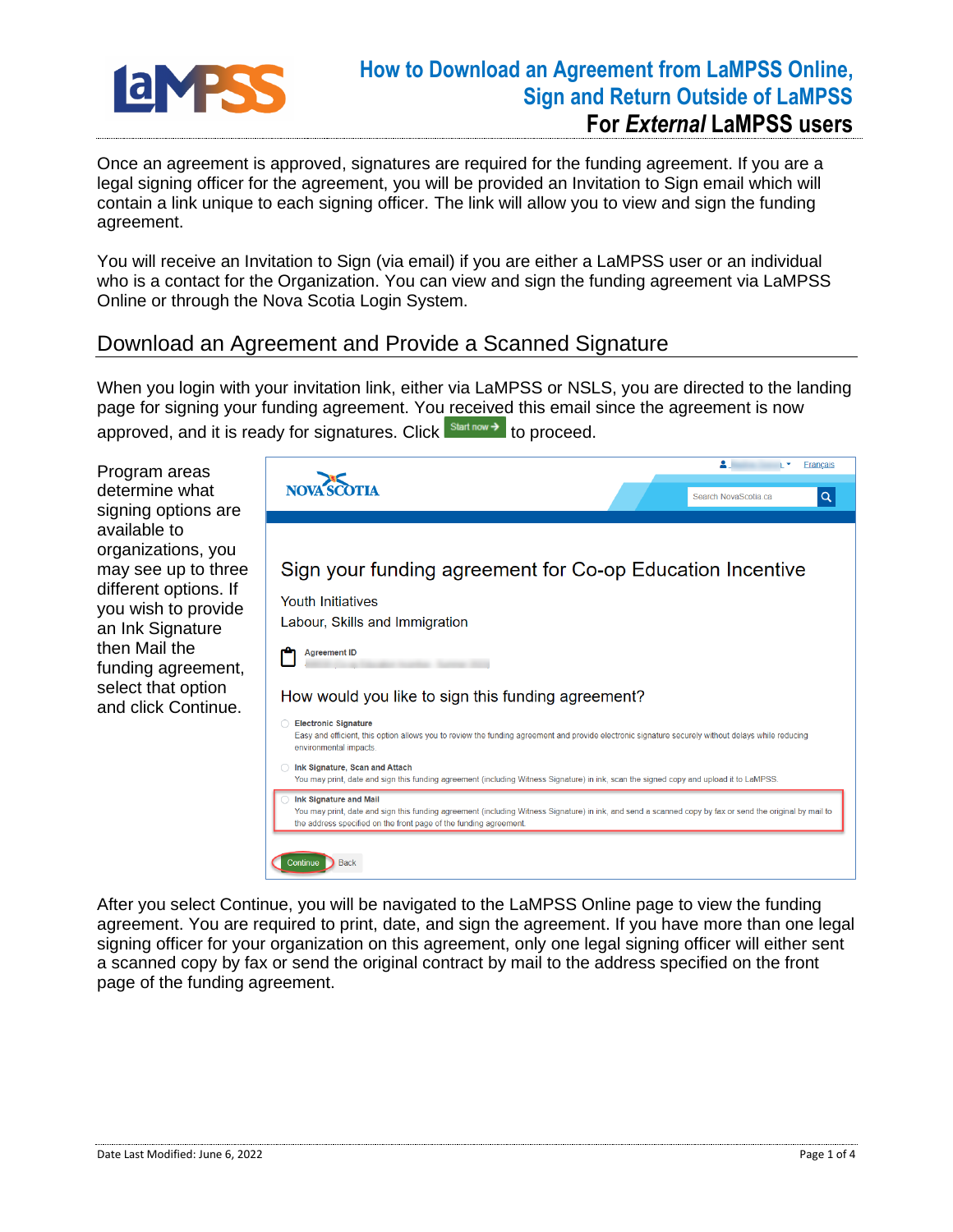

## **How to Download an Agreement from LaMPSS Online, Sign and Return Outside of LaMPSS**

**For** *External* **LaMPSS users**

| <b>NOV</b>                                                                                                                                                                                                                      |                                                                                                 | Search NovaScotia.ca                       | $\alpha$ |
|---------------------------------------------------------------------------------------------------------------------------------------------------------------------------------------------------------------------------------|-------------------------------------------------------------------------------------------------|--------------------------------------------|----------|
| Sign your funding agreement for Co-op Education Incentive<br><b>Youth Initiatives</b><br>Labour, Skills and Immigration<br><b>Agreement ID</b><br>406530 (Co-op Education Incentive - Summer 2022)<br>Ink Signature and Mail    |                                                                                                 |                                            |          |
| O You may print, date and sign this funding agreement (including Witness Signature) in ink, and send a scanned copy by fax or send the original by<br>mail to the address specified on the front page of the funding agreement. |                                                                                                 |                                            |          |
| <b>NOV</b><br>Labour, Skills and Immigration<br><b>Youth Initiatives</b><br><b>Co-op Education Incentive</b><br><b>BETWEEN:</b>                                                                                                 |                                                                                                 | Co-op Education Incentive<br>Agreement ID: |          |
| AND:<br>RE:                                                                                                                                                                                                                     | Labour, Skills and Immigration - Youth Initiatives<br>(hereinafter referred to as the PROVINCE) |                                            |          |
| <b>EMPLOYER:</b><br>Name:                                                                                                                                                                                                       | <b>PROVINCE:</b><br><b>Department:</b>                                                          | Labour, Skills and<br>Immigration          |          |
| <b>Mailing Address:</b>                                                                                                                                                                                                         | <b>Division:</b>                                                                                | <b>Youth Initiatives</b>                   |          |
| <b>Civic Address:</b>                                                                                                                                                                                                           | <b>Office Location:</b><br><b>Mailing Address:</b>                                              |                                            |          |
| Submit<br><b>A</b> Download PDF<br><b>Back</b>                                                                                                                                                                                  |                                                                                                 |                                            |          |

Click on 'Download PDF' at the bottom of the page to print off the funding agreement and then click 'Submit'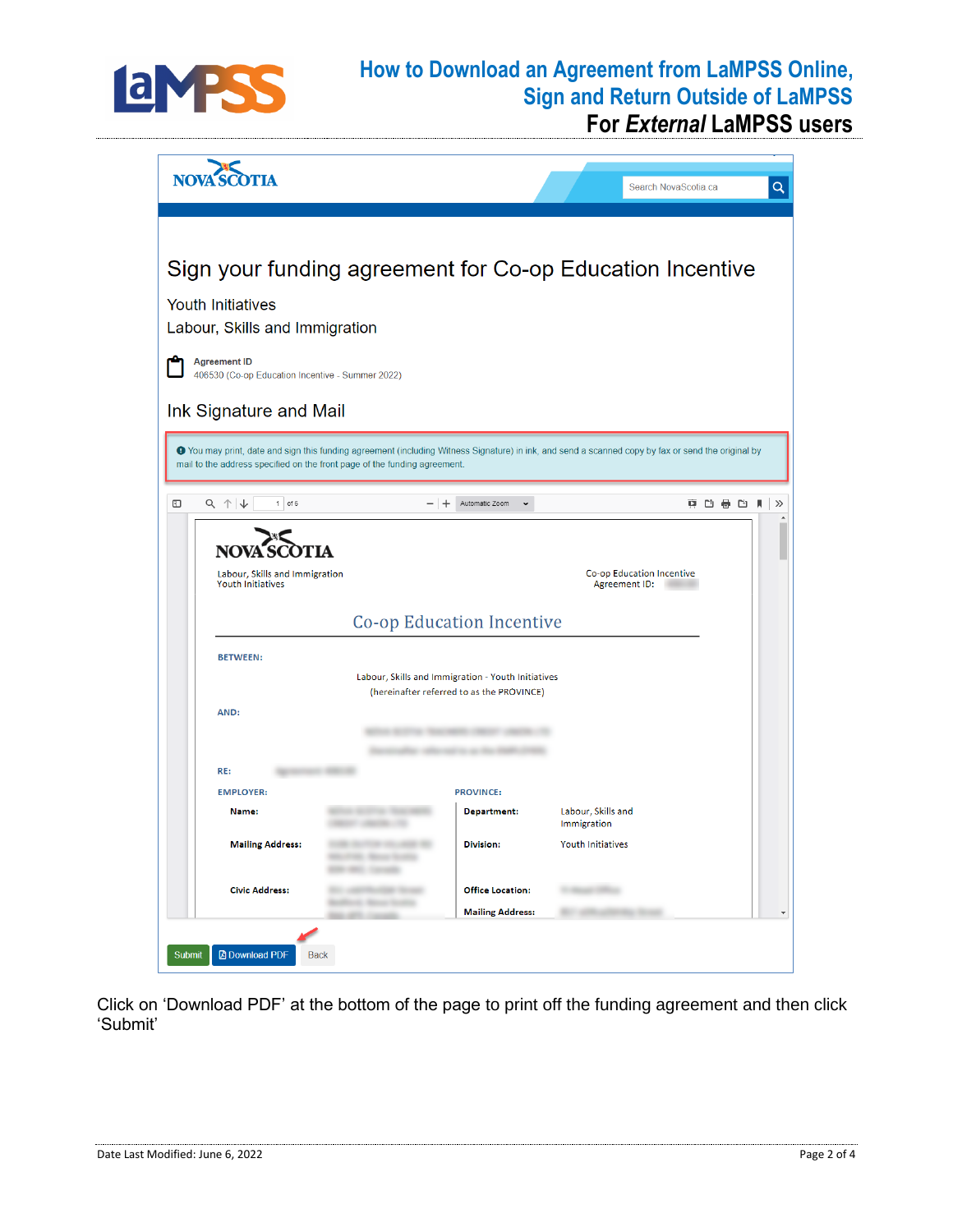

## **How to Download an Agreement from LaMPSS Online, Sign and Return Outside of LaMPSS For** *External* **LaMPSS users**



The following message will advise that Signatures will be reviewed by the Agreement Manager once all required signatures have been verified.

If you wish to sign the agreement Sign your funding agreement for Co-op Education Incentive another way, you can click on 'Change how this funding **Youth Initiatives** agreement is signed' to select Labour, Skills and Immigration another option. You will navigate **Agreement ID** m back to the selection page detailing how you want to sign How would you like to sign this funding agreement? the funding agreement. To change your previous selection, O The Ink Signature and Mail option has been selected by the Organization. select a new option and click 'Continue' if not select 'Back'.◯ Electronic Signature Easy and efficient, this option allows you to review the funding agreement and provide electronic signature securely without delays while reducing environmental impacts nk Signature, Scan and Attach You may print, date and sign this funding agreement (including Witness Signature) in ink, scan the signed copy and upload it to LaMPSS. **O** Ink Signature and Mail You may print, date and sign this funding agreement (including Witness Signature) in ink, and send a scanned copy by fax or send the original by mail to the address specified on the front page of the funding agreement Back